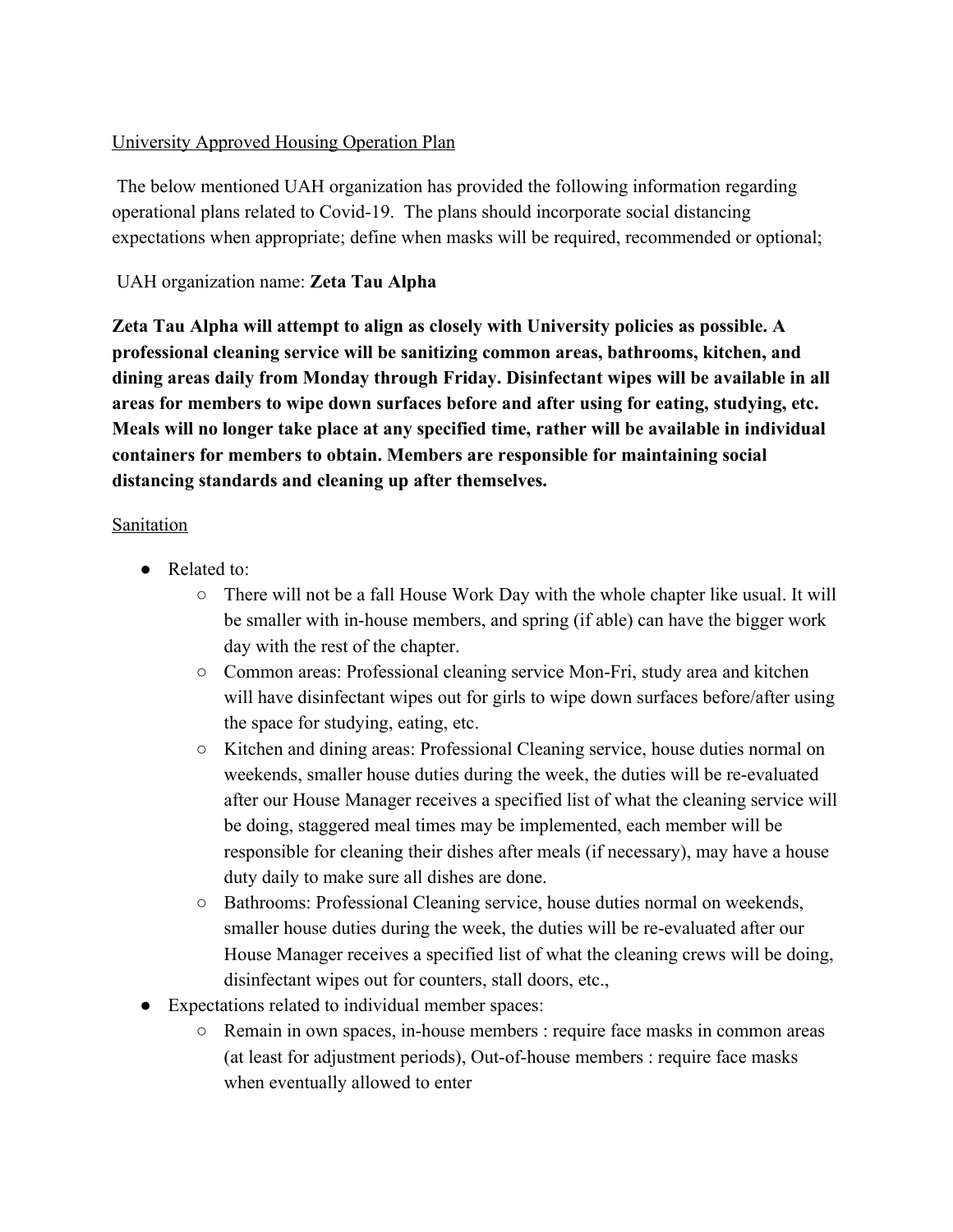- Generally keep a clean living environment, will just make it easier to stay healthy with a cleaner living space
- Unsure if any proper room checks will occur during work week like usual, girls may just have to prop their doors open and our House Manager will check rooms wearing a mask. Most likely, the room check guidelines will be a little more lax

# Dining

- Please describe meal options for the fall as well as any anticipated arrangements related to dining times/areas:
	- We will not be allowing the gentlemen of CCF to be assisting us with meal clean up this year, as per national guidelines
	- Box meals instead of self serving, this could also eliminate the need for late plates, no longer buffet style [eliminate possibility of touching multiple plates, utensils, etc.] Plates will be made either by Robin (ZTA's chef), who will have all necessary sanitation requirements fulfilled, Ginger, the House Manager and/or Assistant House Manager. This will be evaluated based on time consumption and work load.
	- Meal times no longer apply. Boxed meals will be ready at a certain time but lunch and dinner will not necessarily be held at any certain time. If requested, dinner prayer can be said in the dining room using social distancing prior to members receiving their boxed meals.

## **Plan from College Chefs (ZTA's Food Provider)**

- Masks
	- College Chefs staff will be required to wear a cloth face covering, in accordance with state and local guidelines. College Chefs has partnered with our uniform supplier to provide safe and comfortable options.
- Gloves/Bare-Hand Contact
	- Staff will be required to wear gloves when handling Ready-to-Eat Foods while handling serving utensils, plates, carry out boxes to be received by a chapter member, and while carrying out cleaning and sanitation duties.
	- Hand washing will occur at the start of every shift, and at every glove change in accordance with ServSafe guidelines.
- Wellness Checks
	- College Chefs will require daily pre-shift employee health screenings in accordance with State and Local Guidelines.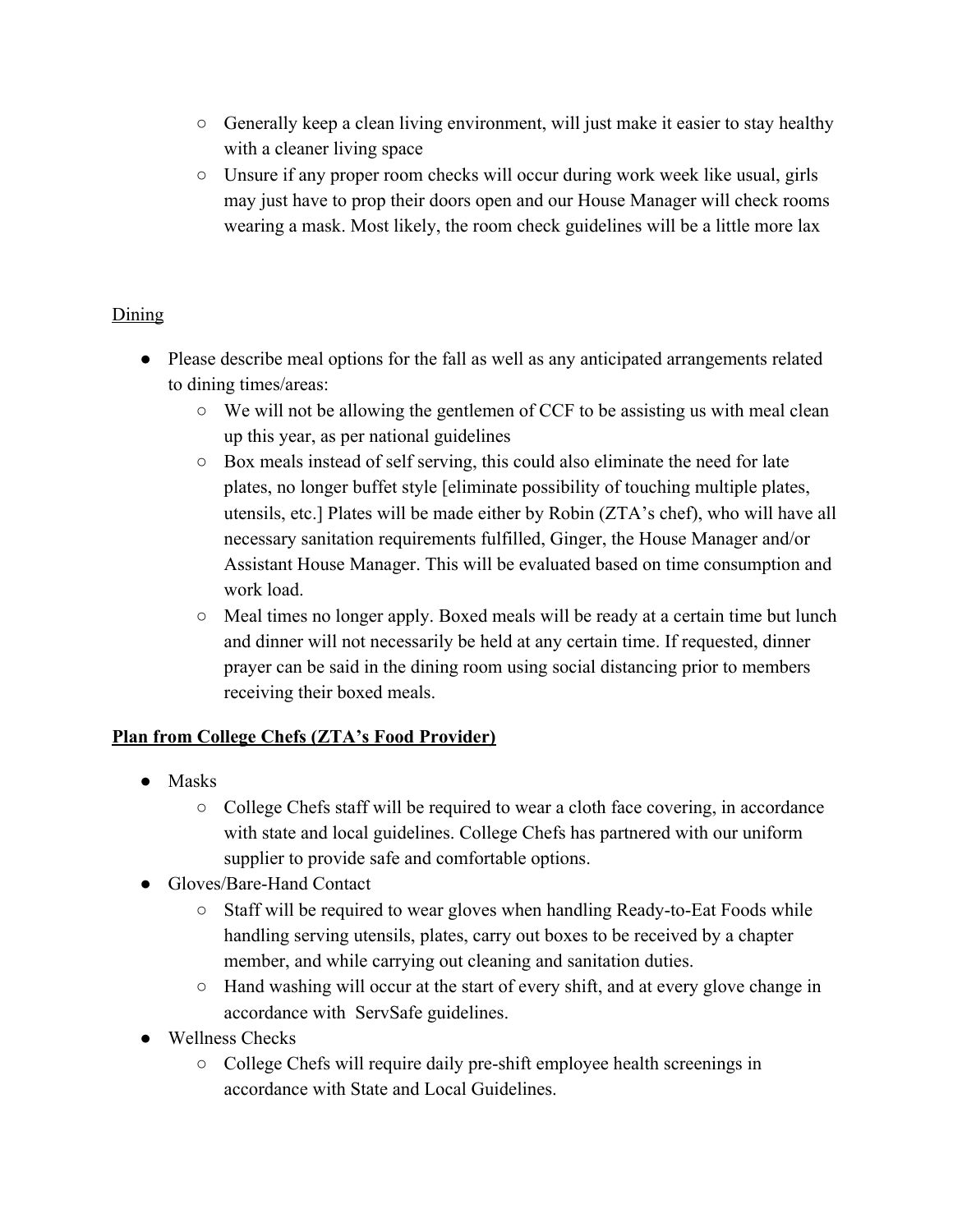- Similar to any other illness, College Chefs will remove staff immediately should any symptoms arise. Employees will not be permitted in the facility until medically cleared by a physician. Any suspected COVID 19 infection will be reported to the local department of health for further analysis.
- Cleaning/Sanitation
	- College Chefs' staff will be following an enhanced cleaning and hygiene schedule based on guidelines established by industry experts such as the NRA, ServSafe, FDA, and CDC.
	- High touch public areas such as kitchenette counters, refrigerator handles, continental breakfast items, beverage stations, entry/exit points to the kitchen and kitchenette will be sanitized as frequently as possible throughout the period College Chefs staff is present.
- Dining Room
	- For chapters in which our Food Service Agreement arranges for the cleanup of the dining room, and in those that permit communal dining, College Chefs staff will sanitize tables and chairs as frequently as possible throughout meal service, as well as after each meal.
- Kitchen
	- Each kitchen food contact surface will be cleaned/sanitized daily prior to any meal preparation, along with refrigerator door handles and other high touch, non-food contact surfaces.
	- All food contact surfaces will be cleaned and sanitized at the completion of each task, prior to beginning a new task, in accordance with ServSafe guidelines.
	- All non-food contact surfaces such as entry/exit door handles, dishwasher handles and sinks will be cleaned and sanitized as recommended by state and local regulatory authorities, as well as industry experts such as ServSafe, the FDA, and the CDC.
- $\bullet$  Service Line
	- Utensils will be rotated on a schedule as recommended by State and Local officials, ServSafe, the FDA, and the CDC.
- Food Service General Buffet Service
	- $\circ$  We will not be offering buffet style meals, however, the dining room is still available for use during normal meal times with proper social distancing and sanitation guidelines in place. We will be implementing boxed meals. It is up to the member where she chooses to have her meal, as long as she is still following all house rules and COVID-19 guidelines.
- Student access to the kitchen on weekends/off-hours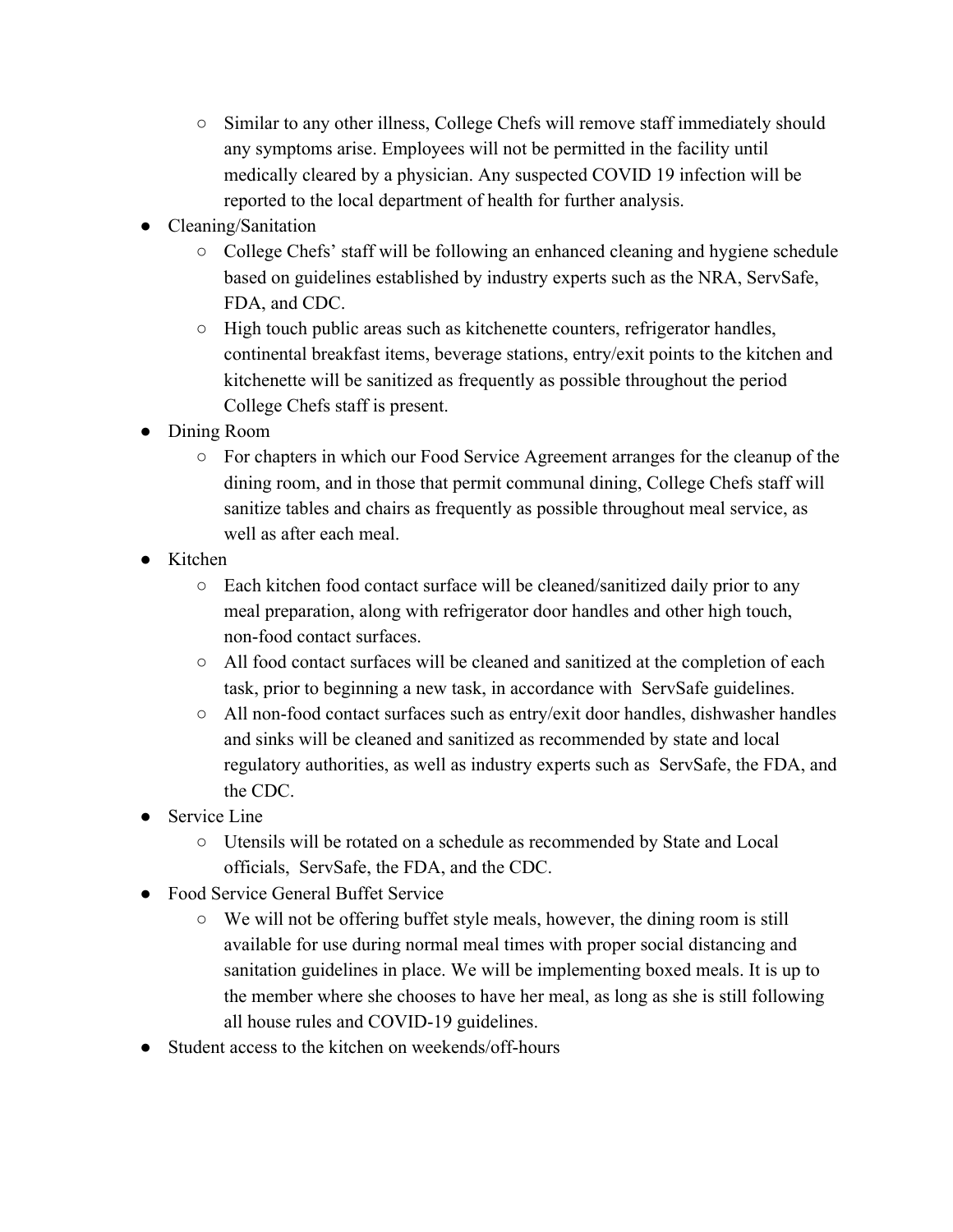- $\circ$  We implement a closed kitchen in our facility, this will not change. If needed, Ginger (our House Mom) can be asked for assistance in the kitchen for extenuating circumstances.
- Salad
	- The salad bar will not be available. If desired, a member can ask our chef for a salad to be made.
- **Snacks** 
	- $\circ$  These can be kept in the kitchenette. Individually packaged items that we have had in the past will still be available (such as granola bars, oatmeal, fruit, etc.).
- Breakfast
	- We typically don't serve breakfast. Individually wrapped breakfast type items (muffins, granola bars, yogurt...) can be found in the kitchenette, or dining room.
- **Beverages** 
	- We no longer will serve any beverages in the plastic serving containers. Milk should be bought in small, single-serve packages instead of gallons. The same applies for other beverages bought for the members.
- To-Go/Packaged
	- We have discussed getting three plastic reusable containers per in-house member and having each member responsible for her own containers (i.e. cleaning them and returning them to the proper location to be filled for the next meal.) We have also discussed finding boxes, but we would prefer to cut down on waste and cost.
- Quality and Quantity
	- $\circ$  We will still be having lunches Mon-Fri, as well as Sunday & dinners Mon-Thurs
- Out-of-House Members
	- Pick-up available during Opening Week. First four weeks: out-of-house members prohibited from meals. This can be re-evaluated after the first four weeks.

## Shared and common spaces

- Please describe the plan/expectations for utilization of common spaces:
	- Beginning of semester (first month): Only in-house members allowed in the house. Masks required in communal spaces during the 4 week quarantine period. In-house members are required to self-quarantine in their room for the first week.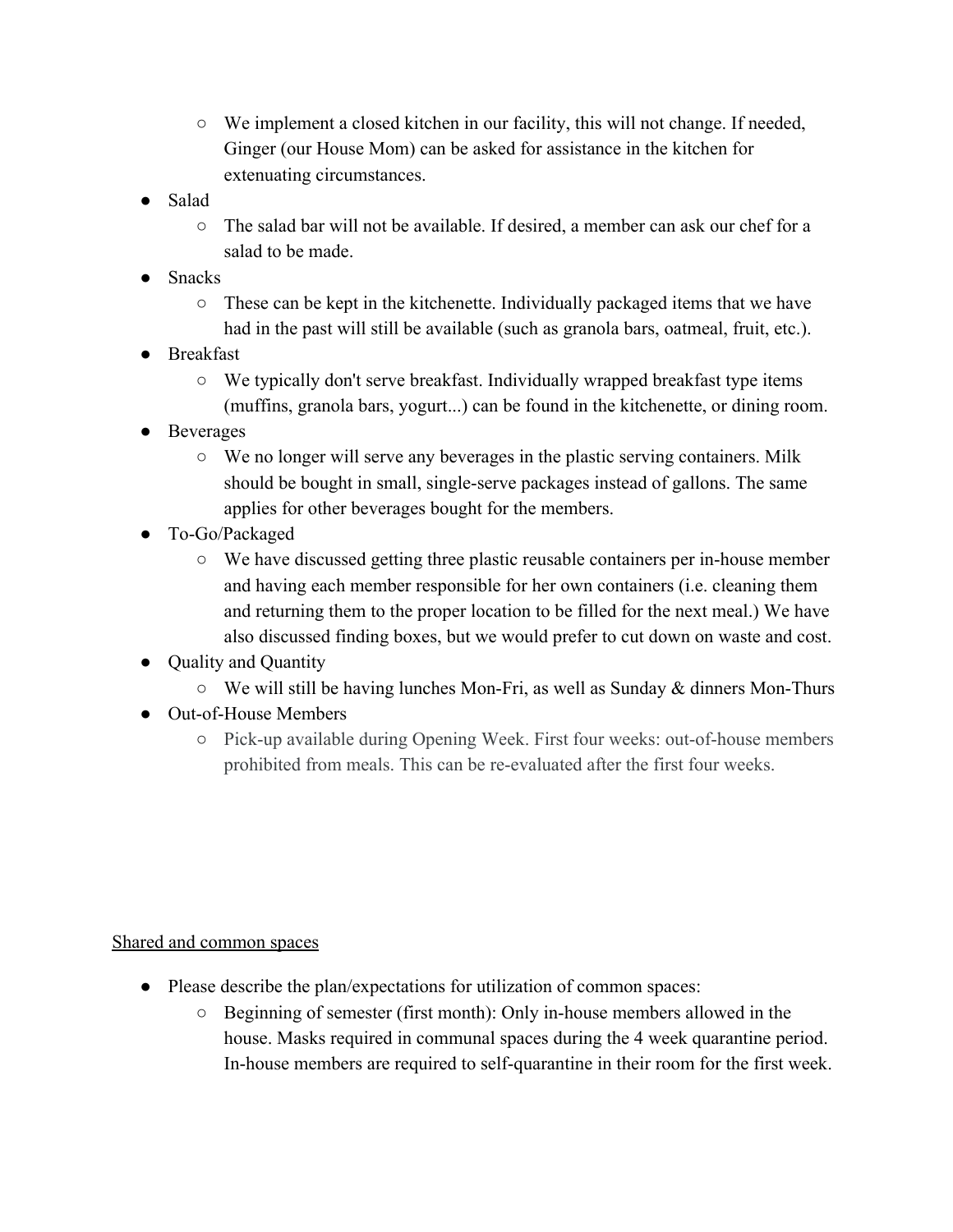- $\circ$  In the first month: In-House members will strongly be advised to not enter each other's rooms, but can gather in small groups (less than 10) in common spaces, as long as they socially distance themselves, while wearing masks. Once we are all accustomed to each other & no cases have occurred with in-house members, the use of masks in common spaces can be eased (as we will be considered a family unit)
	- Our House Manager has delegated bathrooms for different areas of the house, and requires members to only use their designated bathroom.
	- We ask that our members get ready in their rooms, instead of in the bathroom so we can enforce social distancing in the restroom and only allow a certain amount of women in the restroom at a time.
	- **■** Masks will be highly suggested to be worn in the bathroom  $\&$  members will use their own towel to dry their hands. Sanitizer will also be in the restroom.
- $\circ$  After the first 4 weeks: Re-evaluate and potentially allow guests (with masks, most likely) in common areas, temperatures will most likely be taken  $\&$  a guest log will be used to keep track of who has visited Zeta.

#### Sleeping

- Maximum people per room:  $2^*$
- Describe room type (traditional two-person room, suite, etc.):
	- All rooms are 2 person, \*\*except for the 4 person room and rooms that are not currently full
	- Our House Manager has reached out to the girls in the 4 person room for their opinion on continuing to live in a room that style, moving furniture, etc. - The girls are all comfortable with living in a four person room, and have discussed minor rearranging of furniture to more clearly define individual space. [Our House Manager will most likely not have them do any of the furniture moving themselves]
- What measures, if any, will be implemented to minimize risk:
	- $\circ$  Members will stay in their own spaces & try to minimize visiting others rooms, even prohibit it entirely if possible
	- Cleaning supplies given to each set of roommates to clean high touch areas cleaning budget is being increased for additional cleaning services and supplies
	- Cleaning supplies available in each common area and bathroom for ease of access and availability in the more popular rooms of the house.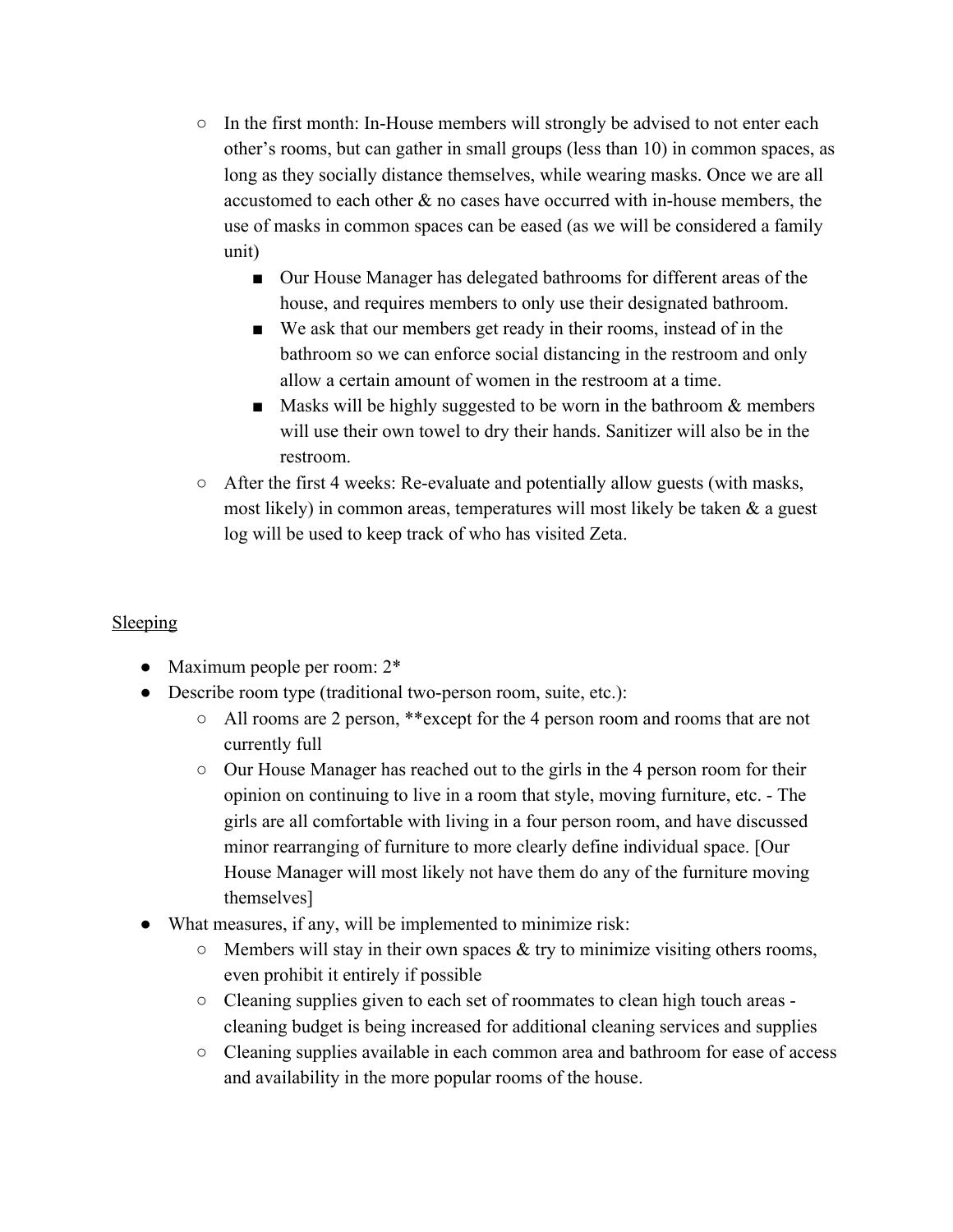#### Visitor policy

- Who may visit the facility and under what conditions?
	- One guest allowed for the allotted move-in time for each in-house member
	- No out-of-house members will be allowed to visit the facility (for the first month)
		- Once restrictions are lifted, out-of-house members will be expected to use common area restrooms
	- Vendors and service providers will be asked for their company's screening for COVID if we need someone to repair something in the house.
- How will visitors be registered for contact tracing?
	- Information will be kept in the log in the Formal Living room. If necessary, the information will be emailed to the chapter in the case of exposure. The whole chapter should receive this email (as opposed to just the in-house members) because if this were to happen, it's possible that out-of-house members were allowed to be in common areas, or that they had contact with other in-house members who may be carrying after potential exposure.
	- Begin with a questionnaire and temperature reading upon arrival
	- Since the guest cannot be unattended, the ZTA member (most likely President or House Manager) accompanying them will be responsible for documenting this info.
	- Our House Manager will create forms to document temperature, time of arrival, and a place to write all of the information necessary. Our House Manager can also create/provide a questionnaire based on other businesses.

Social policy

- Under what conditions will any activities take place?
	- The chapter will not hold group functions (mixers/activities) with other organizations on campus. Potential for virtual events exclusively until Oct. 1st as is consistent with university guidelines. Comprehensive house plans will have to be developed for those that do decide to host events after the Oct. 1st deadline. If